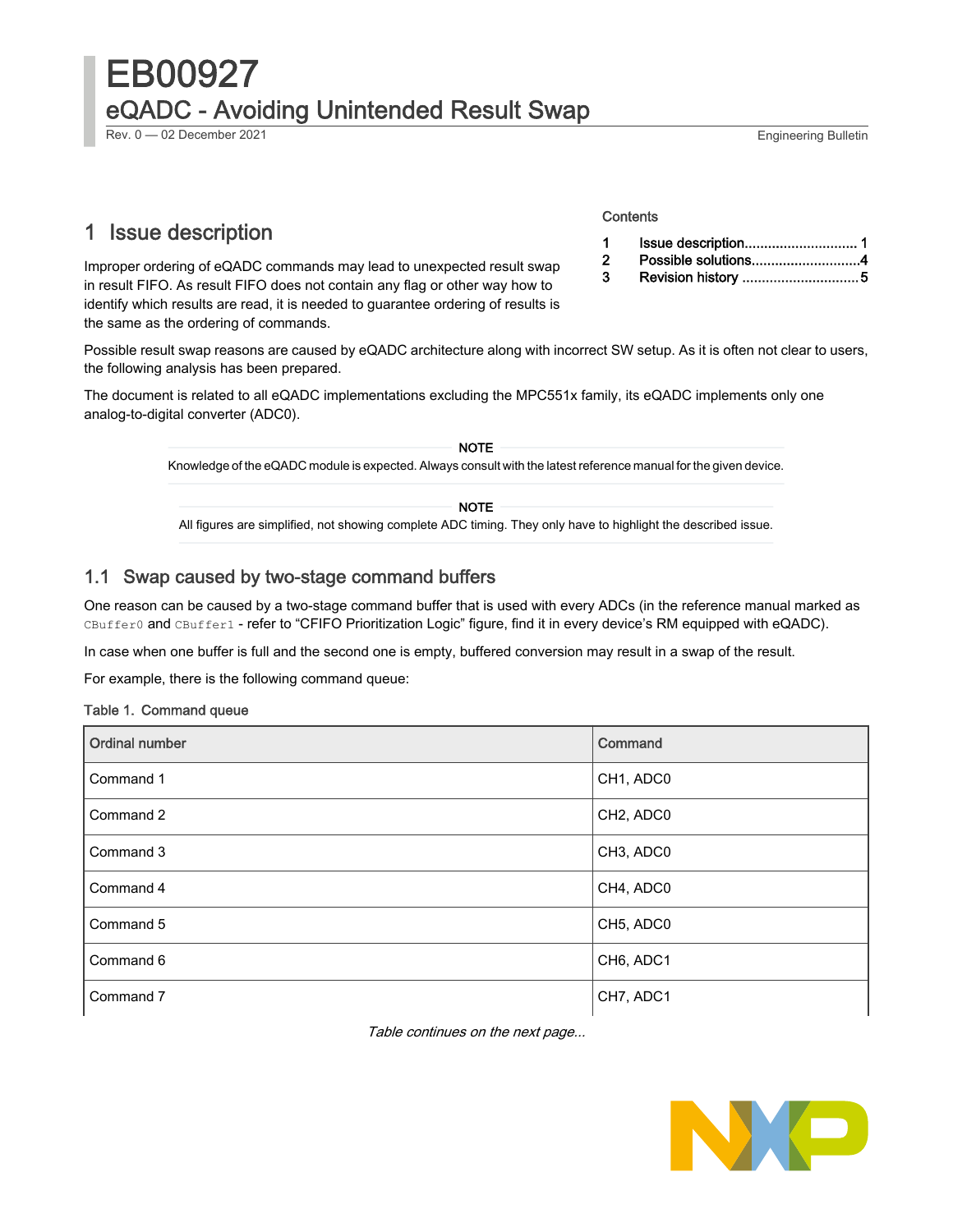#### Table 1. Command queue (continued)

| Ordinal number | <b>Command</b>    |
|----------------|-------------------|
| Command 8      | CH8, ADC1         |
| Command 9      | $\vert$ CH9, ADC1 |
| Command 10     | CH10, ADC1        |

The diagram below shows filling of eQADC command buffers and converted results stored in result FIFO. Beats given by ADC clock lies on the X-axis. Result swap is highlighted.

| ADC <sub>0</sub><br>1 <sup>st</sup> stage | CH <sub>1</sub> | CH <sub>2</sub> | CH <sub>3</sub> | CH <sub>4</sub> | CH <sub>5</sub> | X                                  | X               | X               | X           |
|-------------------------------------------|-----------------|-----------------|-----------------|-----------------|-----------------|------------------------------------|-----------------|-----------------|-------------|
| ADC <sub>0</sub><br>$2nd$ stage           | CH <sub>2</sub> | CH <sub>3</sub> | CH <sub>4</sub> | CH <sub>5</sub> | x               | X                                  | X               | X               | X           |
|                                           |                 |                 |                 |                 |                 |                                    |                 |                 |             |
| ADC <sub>1</sub><br>1 <sup>st</sup> stage | X               | X               | X               | CH <sub>6</sub> | CH <sub>7</sub> | CH <sub>8</sub>                    | CH <sub>9</sub> | <b>CH10</b>     | X           |
| ADC <sub>1</sub><br>2 <sup>nd</sup> stage | X               | X               | X               | CH <sub>7</sub> | CH <sub>8</sub> | CH <sub>9</sub>                    | <b>CH10</b>     | X               | X           |
|                                           |                 |                 |                 |                 |                 |                                    |                 |                 |             |
| <b>RFIFO</b>                              | X               | CH <sub>1</sub> | CH <sub>2</sub> | CH <sub>3</sub> | CH4<br>CH6      | CH <sub>5</sub><br>CH <sub>7</sub> | CH <sub>8</sub> | CH <sub>9</sub> | <b>CH10</b> |
| Figure 1. RFIFOx filling - first use case |                 |                 |                 |                 |                 |                                    |                 |                 |             |

### 1.2 Swap caused by ADC0 priority in result buffer

The reference manual says:

"In general received data is moved into RFIFOs as they become available, while an exception happens when multiple results from different sources become available at the same time. In that case, result data from ADC0 is processed first, result data from ADC1 is the only process after all ADC0 data is processed, and finally returned data from the companion module is processed (after all data from ADC0/1 is processed)."

If the sequence is as follows, the resulting swap is present as well.

#### Table 2. Command queue

| Ordinal number | Command                            |
|----------------|------------------------------------|
| Command 1      | CH0, ADC0                          |
| Command 2      | CH1, ADC1                          |
| Command 3      | CH <sub>2</sub> , ADC <sub>1</sub> |
| Command 4      | CH3, ADC0                          |
| Command 5      | CH0, ADC0                          |

Table continues on the next page...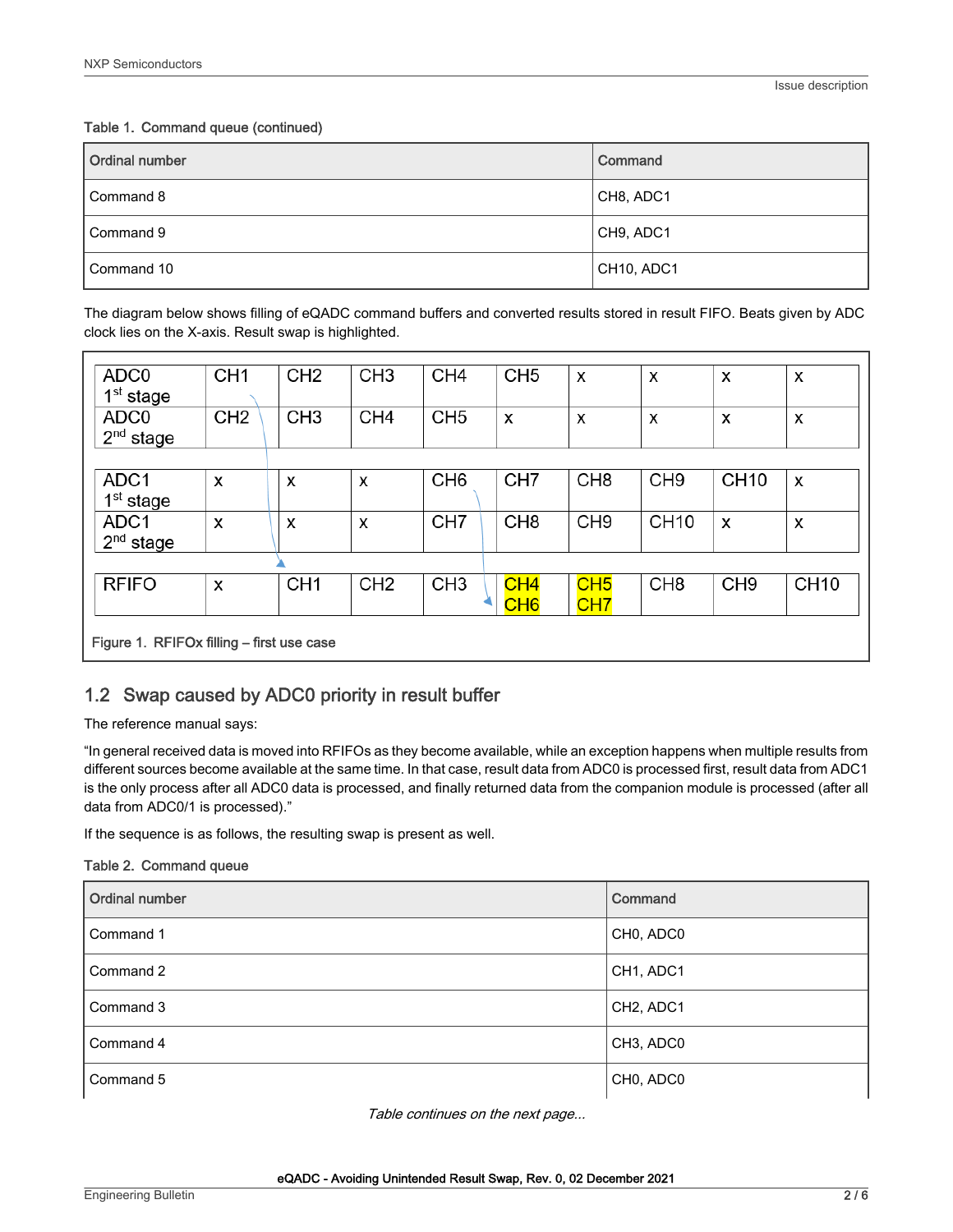#### Table 2. Command queue (continued)

| Ordinal number | Command                            |
|----------------|------------------------------------|
| Command 6      | CH1, ADC1                          |
| Command 7      | CH <sub>2</sub> , ADC <sub>1</sub> |
| Command 8      | CH3, ADC0                          |

| ADC0,<br>1 <sup>st</sup> stage             | CH <sub>0</sub> | CH <sub>3</sub> | CH <sub>0</sub> | CH <sub>3</sub> | X   |
|--------------------------------------------|-----------------|-----------------|-----------------|-----------------|-----|
| ADC0,<br>$2nd$ stage                       | CH <sub>3</sub> | CH <sub>0</sub> | CH <sub>3</sub> | X               | X   |
|                                            |                 |                 |                 |                 |     |
| ADC1,<br>1 <sup>st</sup> stage             | CH <sub>1</sub> | CH <sub>2</sub> | CH <sub>1</sub> | CH <sub>2</sub> | X   |
| ADC1,<br>$2nd$ stage                       | CH <sub>2</sub> | CH <sub>1</sub> | CH <sub>2</sub> | x               | x   |
|                                            |                 |                 |                 |                 |     |
| results                                    | X               | CH <sub>0</sub> | CH3             | CH <sub>0</sub> | CH3 |
|                                            |                 | CH <sub>1</sub> | CH2             | CH <sub>1</sub> | CH2 |
| Figure 2. RFIFOx filling - second use case |                 |                 |                 |                 |     |

### 1.3 Swap caused by ABORTing of command in a queue execution

Improper use of the ABORT feature may cause shuffling the results out of the expected order.

In the example configuration below, let us consider ABORT feature is enabled for CBuffer0 (EQADC\_MCR[ICEA0] = 1). Triggering of command queue causes abortion of currently executed conversion by ADC0 and these commands are executed after finishing of CFIFO0 execution.

#### Table 3. Command queue

| <b>Ordinal number</b> | Command   |
|-----------------------|-----------|
| Command 1             | CH0, ADC0 |
| Command 2             | CH1, ADC1 |
| Command 3             | CH2, ADC0 |
| Command 4             | CH3, ADC1 |
| Command 5             | CH4, ADC0 |
| Command 6             | CH5, ADC1 |
| Command 7             | CH6, ADC0 |
| Command 8             | CH7, ADC1 |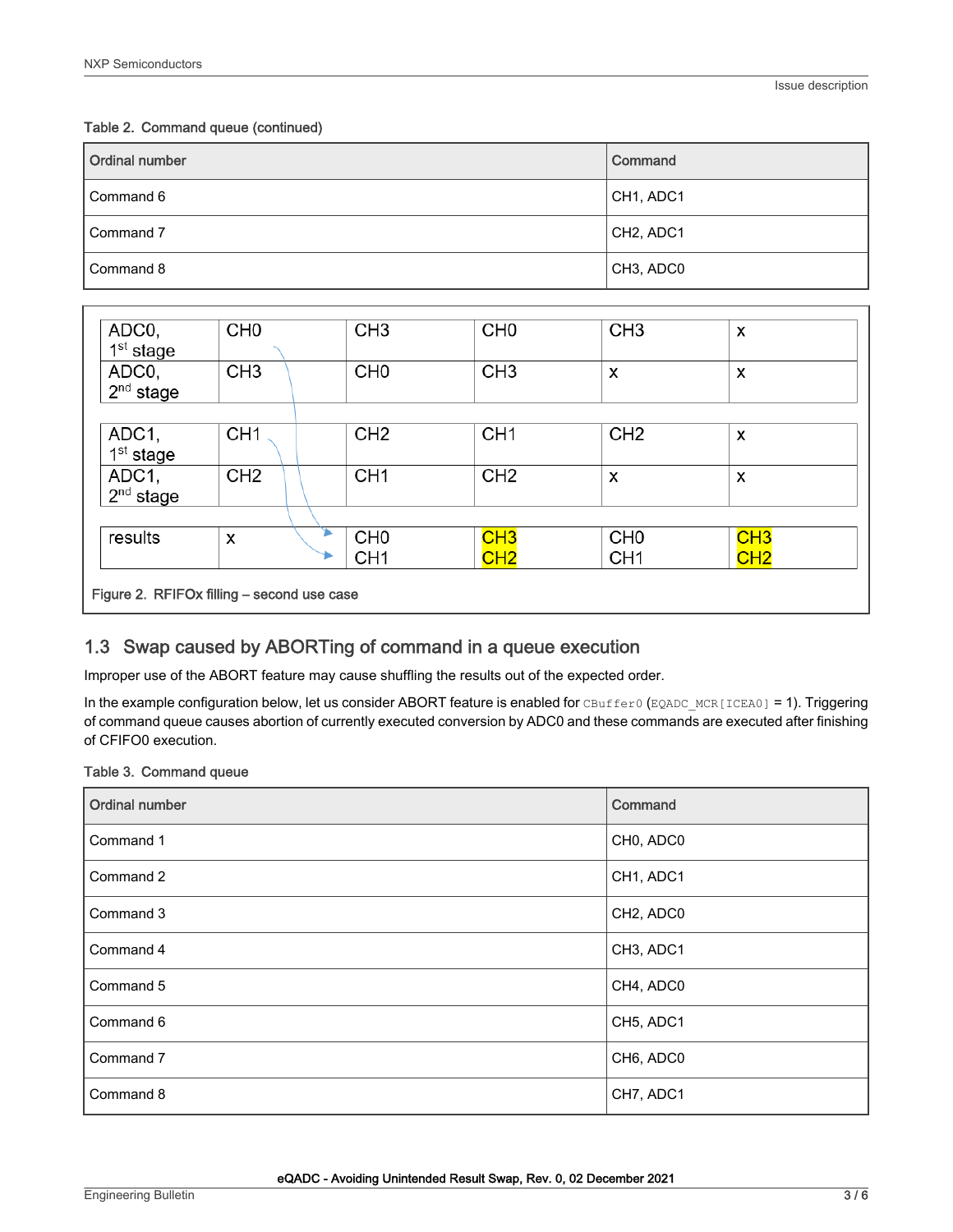<span id="page-3-0"></span>

|                                           |                 |                                    | <b>ABORT</b>                       |                        | Recovered from side registers |                        |
|-------------------------------------------|-----------------|------------------------------------|------------------------------------|------------------------|-------------------------------|------------------------|
|                                           |                 |                                    |                                    |                        |                               |                        |
| ADC0,<br>1 <sup>st</sup> stage            | CH <sub>0</sub> | CH <sub>2</sub>                    | <b>CH4 CH0</b>                     | CH <sub>2</sub>        | CH <sub>4</sub>               | CH <sub>4</sub>        |
| ADC0,<br>$2nd$ stage                      | CH <sub>2</sub> | CH <sub>4</sub>                    | <b>CH6 CH2</b>                     | CH <sub>4</sub>        | CH <sub>6</sub>               | CH <sub>6</sub>        |
| ADC1,                                     | CH <sub>1</sub> | CH <sub>3</sub>                    | CH <sub>5</sub>                    | CH <sub>7</sub>        | CH <sub>1</sub>               | CH <sub>3</sub>        |
| $1st$ stage                               |                 |                                    |                                    |                        |                               |                        |
| ADC1,<br>$2nd$ stage                      | CH <sub>3</sub> | CH <sub>5</sub>                    | CH <sub>7</sub>                    | CH <sub>1</sub>        | CH <sub>3</sub>               | CH <sub>5</sub>        |
|                                           |                 |                                    |                                    |                        |                               |                        |
| results                                   | X               | CH <sub>0</sub><br>CH <sub>1</sub> | CH <sub>2</sub><br>CH <sub>3</sub> | CH <sub>0</sub><br>CH5 | CH2<br>CH7                    | CH4<br>CH <sub>1</sub> |
| Figure 3. RFIFOx filling - third use case |                 |                                    |                                    |                        |                               |                        |

### 1.4 Swap caused by ERR005086

On certain devices, there is ERR005086 (or e5086). Its indirect implication maybe result in "swap".The commas as in are not actually swap, but it may look like this in certain configurations.

Errata wording is following:

#### e5086: eQADC: unexpected result may be pushed when Immediate Conversion Command is enabled

Description:

In the enhanced Queued Analog to Digital Converter (eQADC), when the Immediate Conversion Command is enabled  $(ICEAn=1)$ in the eQADC\_MCR (Module Configuration Register), if a conversion from Command First-In-First Out (CFIFO0, conv0) is requested concurrently with the end-of conversion from another, lower priority conversion (convx), the result of the convx may be lost or duplicated causing an unexpected number of results in the FIFO (too few or too many).

Workarounds:

1) Do not use the abort feature  $(ICEAn=0)$ .

2) Arrange the timing of the CFIFO0 trigger such that it does not assert the trigger at the end of another, lower priority conversion.

3) Detect the extra or missing conversion result by checking the EQADC CFTCRx (EQADC CFIFO Transfer Counter Register x). This register records how many commands were issued, so it can be used to check that the expected number of results have been received.

## 2 Possible solutions

1) Use two command queues and two results queues (therefore two different return tags).

2) Use one command queue and two results queues by using two different return tags.

3) If forced to use one results queue, add three dummy conversions with null return tags to keep ADC1 busy until ADC0 returns the last result.

4) Keep regular alternating of commands assigned to ADC0 and ADC1 (The ABORT feature must be disabled).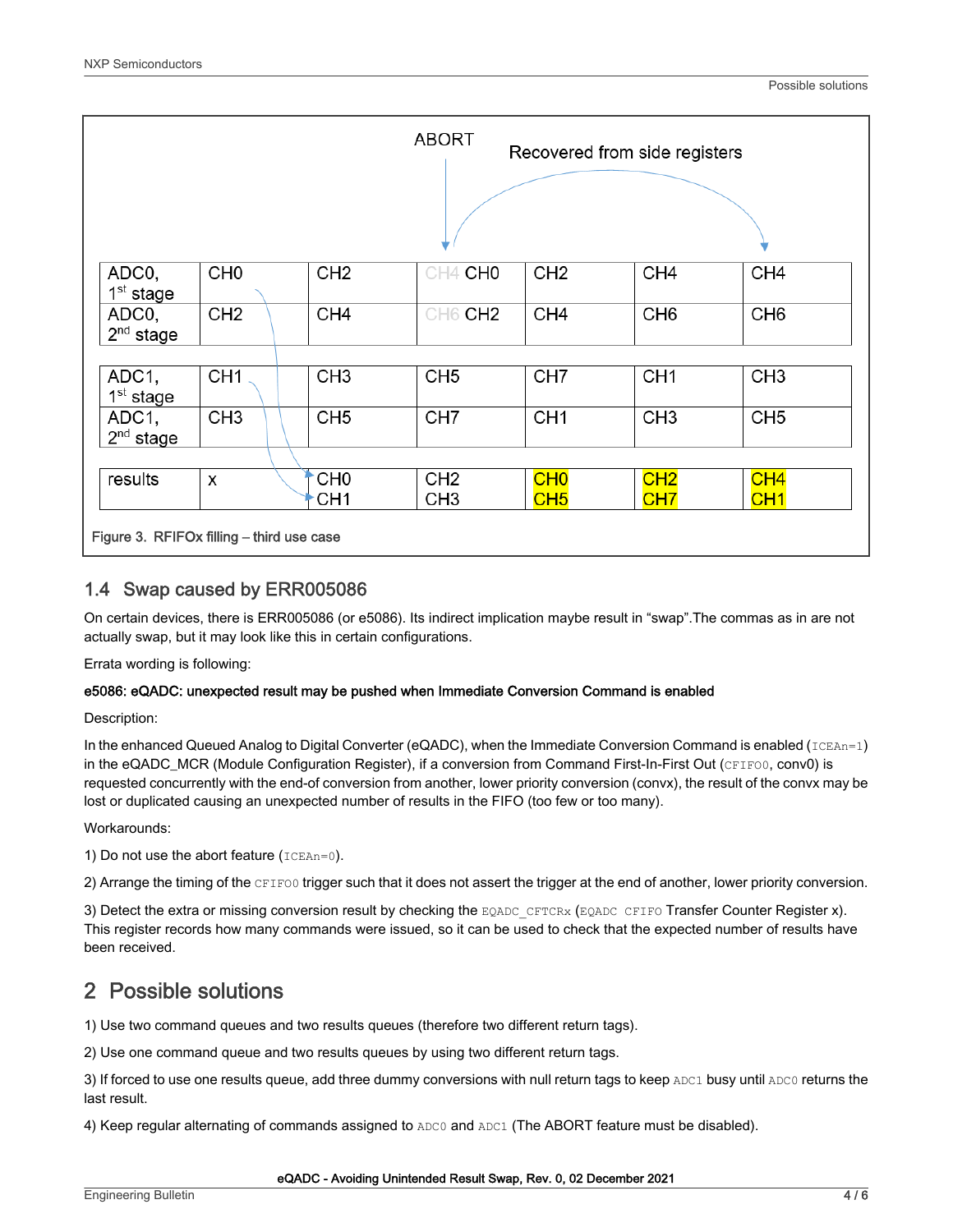#### <span id="page-4-0"></span>5) Use ABORT functionality with caution.

# 3 Revision history

#### Table 4. Revision history

| <b>Revision number</b> | Date             | Substantive changes |  |
|------------------------|------------------|---------------------|--|
|                        | 02 December 2021 | Initial release     |  |